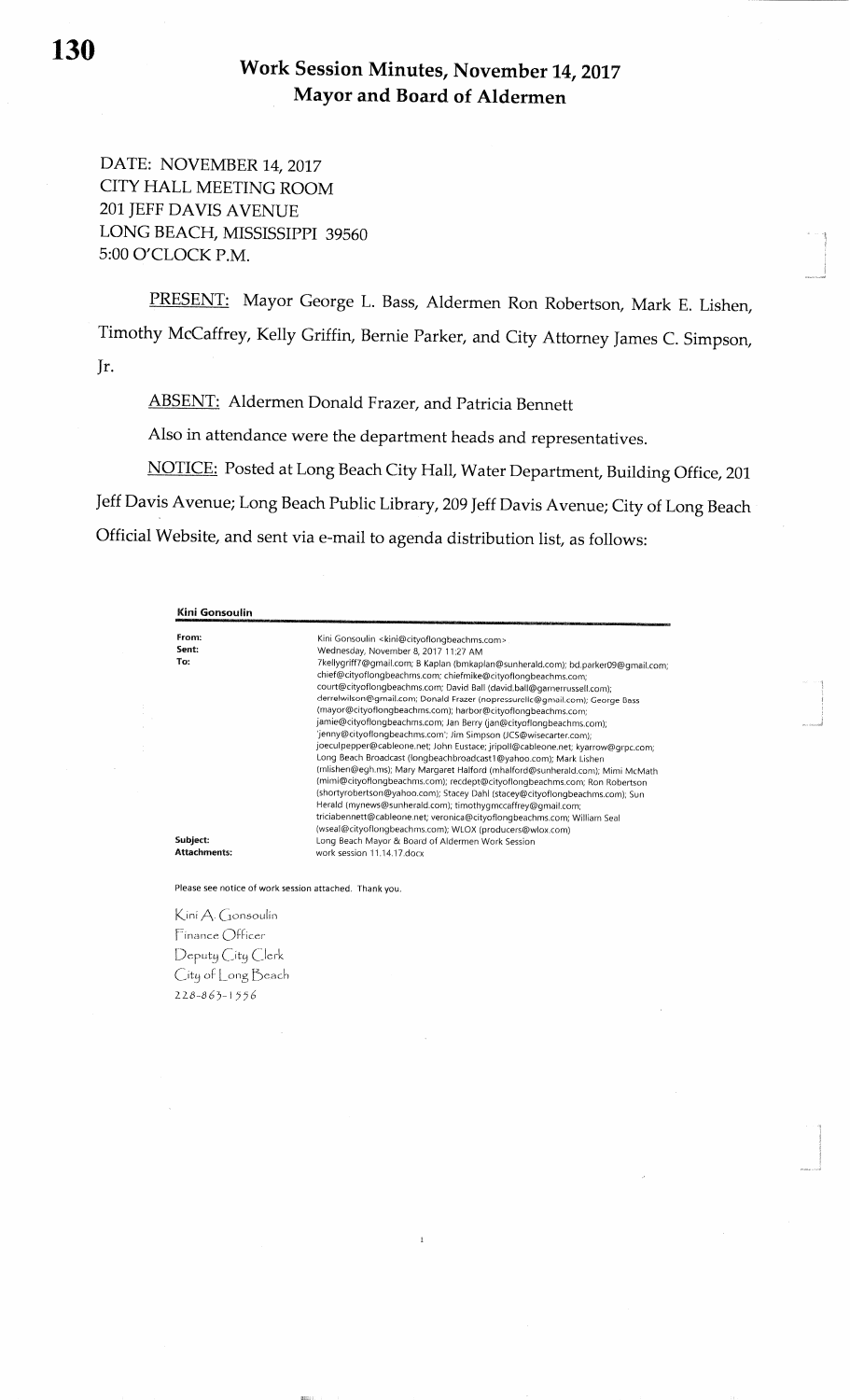## Work Session Minutes, November 14, 2017 Mayor and Board of Aldermen



## PUBLIC INFORMATIONLONG BEACH, MISSISSIPPI

MAYOR AND BOARD OF ALDERMENWORK SESSIONTUESDAY, NOVEMBER 14, 2017, AT 5:00 O'CLOCK P.M. CITY HALL MEETING ROOM 201]EFF DAVIS AVENUELONG BEACH, MISSISSPPI 39560

## >DISCUSS FLOODING IN IONG BEACH

\* \* \* \* \* \* \* \* \* \* \* \* \* \* \* \*

No action taken.

D'I